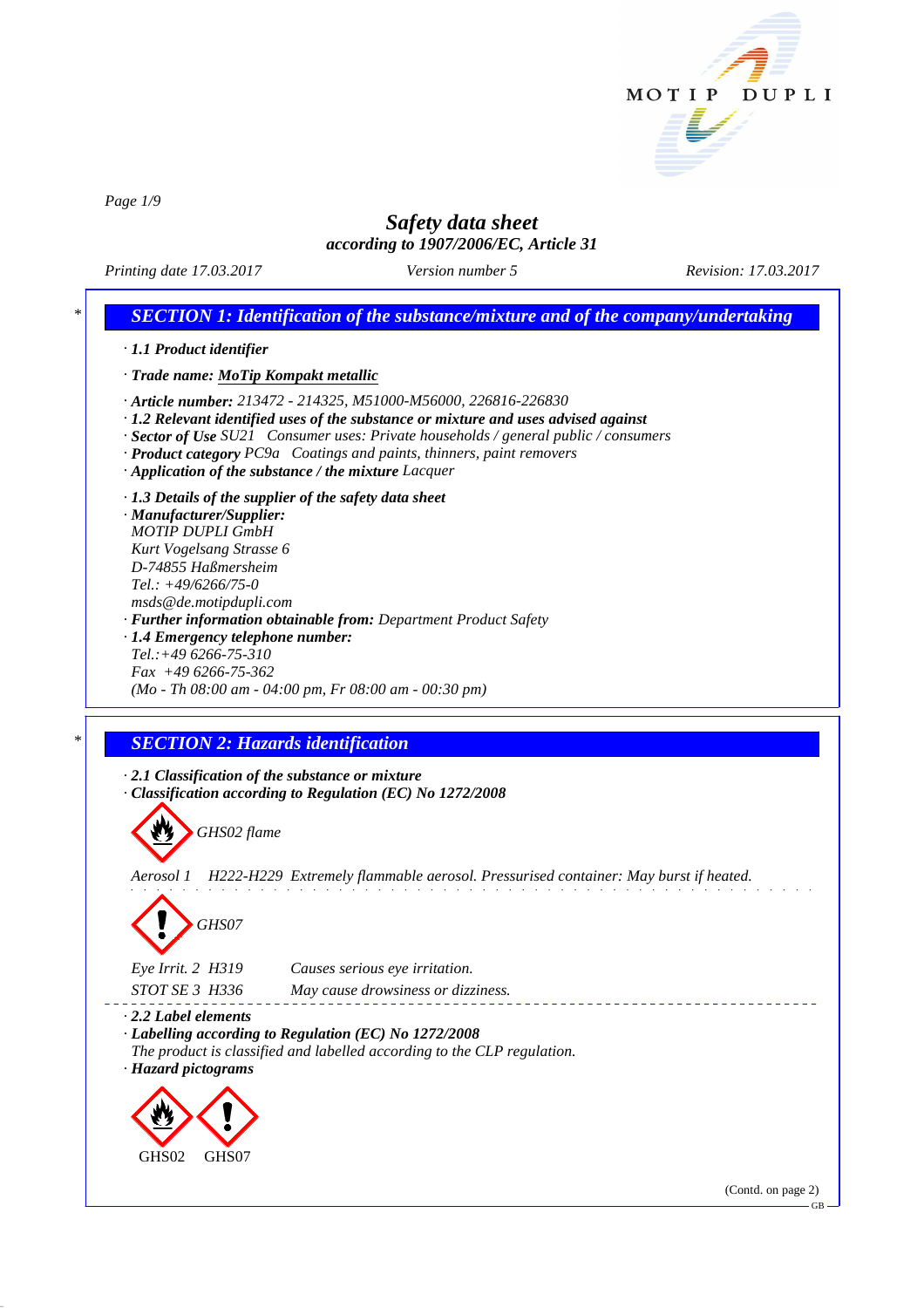*Page 2/9*

*Safety data sheet according to 1907/2006/EC, Article 31*

*Printing date 17.03.2017 Version number 5 Revision: 17.03.2017*

*Trade name: MoTip Kompakt metallic*

|                           | (Contd. of page 1)                                                                             |
|---------------------------|------------------------------------------------------------------------------------------------|
|                           | · Signal word Danger                                                                           |
|                           | · Hazard-determining components of labelling:                                                  |
| acetone                   |                                                                                                |
| n-butyl acetate           |                                                                                                |
| · Hazard statements       |                                                                                                |
|                           | H222-H229 Extremely flammable aerosol. Pressurised container: May burst if heated.             |
| H319                      | Causes serious eye irritation.                                                                 |
| H336                      | May cause drowsiness or dizziness.                                                             |
|                           | · Precautionary statements                                                                     |
| <i>P101</i>               | If medical advice is needed, have product container or label at hand.                          |
| <i>P102</i>               | Keep out of reach of children.                                                                 |
| P <sub>210</sub>          | Keep away from heat, hot surfaces, sparks, open flames and other ignition sources. No smoking. |
| P211                      | Do not spray on an open flame or other ignition source.                                        |
| P <sub>251</sub>          | Do not pierce or burn, even after use.                                                         |
| P <sub>260</sub>          | Do not breathe spray.                                                                          |
|                           | P410+P412 Protect from sunlight. Do not expose to temperatures exceeding 50 °C/122 °F.         |
| <i>P501</i>               | Dispose of contents / container in accordance with regional regulations.                       |
|                           | · Additional information:                                                                      |
|                           | EUH066 Repeated exposure may cause skin dryness or cracking.                                   |
|                           | Buildup of explosive mixtures possible without sufficient ventilation.                         |
| $\cdot$ 2.3 Other hazards |                                                                                                |
|                           | · Results of PBT and vPvB assessment                                                           |
|                           | $\cdot$ <b>PBT</b> : Not applicable.                                                           |
|                           | $\cdot v$ PvB: Not applicable.                                                                 |

# *\* SECTION 3: Composition/information on ingredients*

*· 3.2 Chemical characterisation: Mixtures*

*· Description: Mixture of substances listed below with nonhazardous additions.*

| · Dangerous components:                                                                                            |                                                                                                                                                    |                             |
|--------------------------------------------------------------------------------------------------------------------|----------------------------------------------------------------------------------------------------------------------------------------------------|-----------------------------|
| $CAS: 67-64-1$<br>EINECS: 200-662-2<br>Reg.nr.: 01-2119471330-49                                                   | acetone<br>$\bigotimes$ Flam. Liq. 2, H225<br><i>Index number:</i> 606-001-00-8 $\langle \cdot \rangle$ <i>Eye Irrit. 2, H319; STOT SE 3, H336</i> | $25 - 50\%$                 |
| $CAS: 123-86-4$<br>EINECS: 204-658-1<br>Index number: 607-025-00-1<br>Reg.nr.: 01-2119485493-29                    | n-butyl acetate<br>$\bigotimes$ Flam. Liq. 3, H226<br>$\bigotimes$ STOT SE 3, H336                                                                 | $12.5 - 520\%$              |
| $CAS: 115-10-6$<br>EINECS: 204-065-8<br>Index number: 603-019-00-8 Press. Gas C, H280<br>Reg.nr.: 01-2119472128-37 | dimethyl ether<br>$\diamondsuit$ Flam. Gas 1, H220                                                                                                 | $12.5 - 5.20\%$             |
| CAS: 74-98-6<br>EINECS: 200-827-9<br><i>Index number:</i> 601-003-00-5<br>Reg.nr.: 01-2119486944-21                | propane<br>$\diamondsuit$ Flam. Gas 1, H220<br>Press. Gas C, H280                                                                                  | $10 - 12.5\%$               |
| CAS: 106-97-8<br>EINECS: 203-448-7<br>Index number: 601-004-00-0 Press. Gas C, H280<br>Reg.nr.: 01-2119474691-32   | butane<br>$\bigotimes$ Flam. Gas 1, H220                                                                                                           | $5 - 10\%$                  |
|                                                                                                                    |                                                                                                                                                    | (Contd. on page 3)<br>$-GB$ |
|                                                                                                                    |                                                                                                                                                    |                             |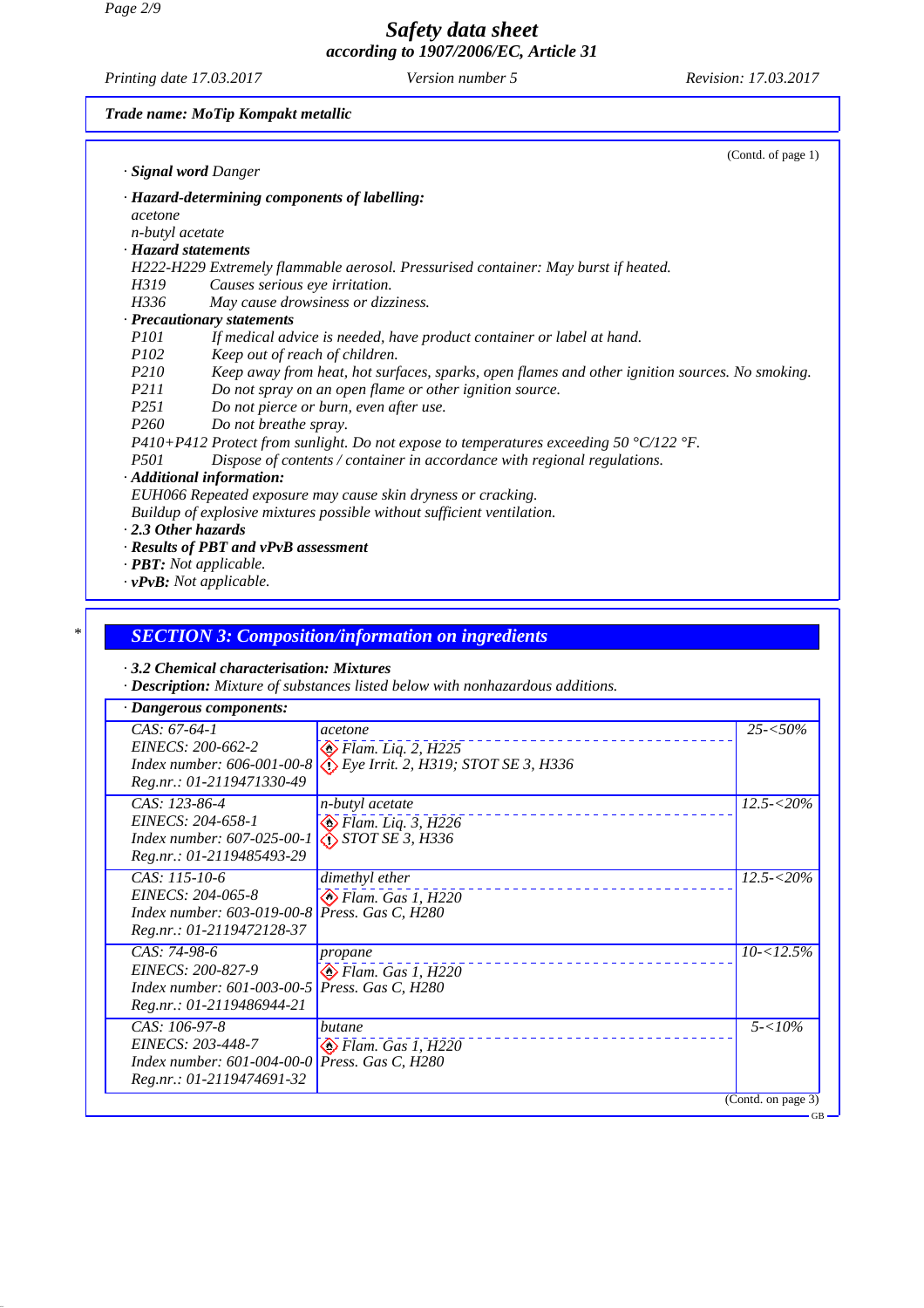*Printing date 17.03.2017 Version number 5 Revision: 17.03.2017*

*Trade name: MoTip Kompakt metallic*

|                                                        |                                 | (Contd. of page 2) |
|--------------------------------------------------------|---------------------------------|--------------------|
| $CAS: 108-65-6$                                        | 2-methoxy-1-methylethyl acetate | $5 - 10\%$         |
| EINECS: 203-603-9                                      | $\bigotimes$ Flam. Liq. 3, H226 |                    |
| Index number: 607-195-00-7                             |                                 |                    |
| Reg.nr.: 01-2119475791-29                              |                                 |                    |
| $CAS: 75-28-5$                                         | isobutane                       | $2.5 - 5.0\%$      |
| EINECS: 200-857-2                                      | $\diamond$ Flam. Gas 1, H220    |                    |
| Index number: $601-004-00-0$ <i>Press. Gas C, H280</i> |                                 |                    |
| Reg.nr.: 01-2119485395-27                              |                                 |                    |
| $CAS: 9004-70-0$                                       | cellulose nitrate               | $< 2.5\%$          |
|                                                        | $\bigotimes$ Flam. Sol. 1, H228 |                    |

#### *· Additional information:*

*The content of Benzene (EINECS-Nr. 200-753-7) in the ingredients is less than 0,1% (Note P Annex 1A 1272/2008 EU), so the classification as carcinogen need not to apply. For the wording of the listed hazard phrases refer to section 16.*

### *\* SECTION 4: First aid measures*

*· 4.1 Description of first aid measures*

- *· After inhalation: Supply fresh air; consult doctor in case of complaints.*
- *· After skin contact: Generally the product does not irritate the skin.*
- *· After eye contact:*
- *Rinse opened eye for several minutes under running water. If symptoms persist, consult a doctor.*
- *· After swallowing: Drink plenty of water and provide fresh air. Call for a doctor immediately.*
- *· 4.2 Most important symptoms and effects, both acute and delayed No further relevant information available.*
- *· 4.3 Indication of any immediate medical attention and special treatment needed*
- *No further relevant information available.*

### *\* SECTION 5: Firefighting measures*

- *· 5.1 Extinguishing media*
- *· Suitable extinguishing agents:*
- *CO2, powder or water spray. Larger fires with water spray or foam. Cool containers with water*
- *· For safety reasons unsuitable extinguishing agents: Water with full jet*
- *· 5.2 Special hazards arising from the substance or mixture No further relevant information available.*
- *· 5.3 Advice for firefighters*
- *· Protective equipment: No special measures required.*

#### *\* SECTION 6: Accidental release measures*

- *· 6.1 Personal precautions, protective equipment and emergency procedures Wear protective equipment. Keep unprotected persons away.*
- *· 6.2 Environmental precautions: Inform respective authorities in case of seepage into water course or sewage system. Do not allow to enter sewers/ surface or ground water.*
- *· 6.3 Methods and material for containment and cleaning up: Do not flush with water or aqueous cleansing agents Ensure adequate ventilation.*
- *· 6.4 Reference to other sections See Section 7 for information on safe handling. See Section 8 for information on personal protection equipment. See Section 13 for disposal information.*

(Contd. on page 4)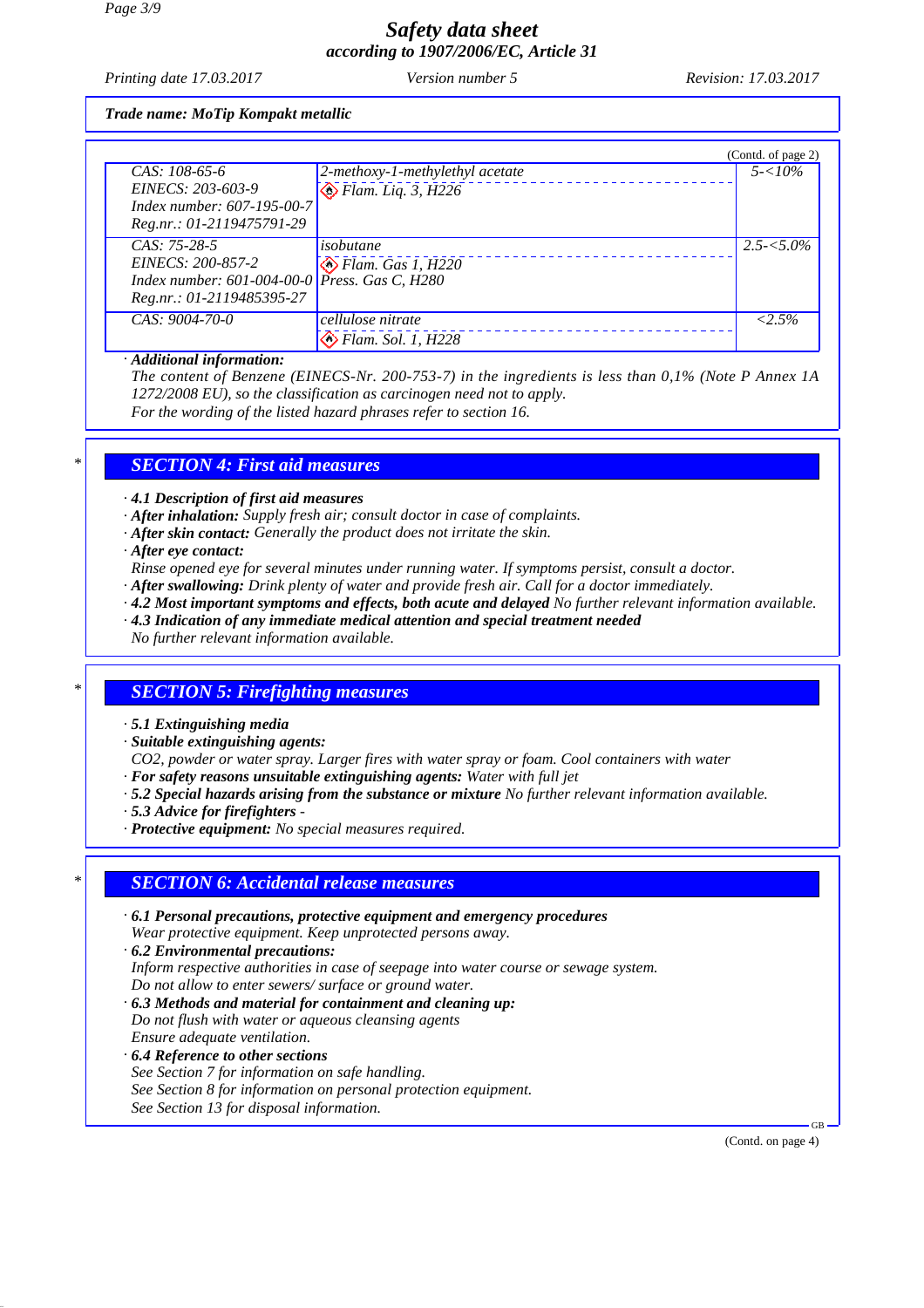*Printing date 17.03.2017 Version number 5 Revision: 17.03.2017*

*Trade name: MoTip Kompakt metallic*

(Contd. of page 3)

#### *\* SECTION 7: Handling and storage*

- *· 7.1 Precautions for safe handling Ensure good ventilation/exhaustion at the workplace. Open and handle receptacle with care.*
- *· Information about fire and explosion protection: Keep ignition sources away - Do not smoke. Protect against electrostatic charges.*
- *· 7.2 Conditions for safe storage, including any incompatibilities · Storage:*
- *· Requirements to be met by storerooms and receptacles: Store in a cool location. Observe official regulations on storing packagings with pressurised containers.*
- *· Information about storage in one common storage facility: Not required.*
- *· Further information about storage conditions:*
- *Do not seal receptacle gas tight.*
- *Protect from heat and direct sunlight.*
- *· 7.3 Specific end use(s) No further relevant information available.*

### *\* SECTION 8: Exposure controls/personal protection*

*· Additional information about design of technical facilities: No further data; see item 7.*

|  |  |  | 8.1 Control parameters |
|--|--|--|------------------------|
|--|--|--|------------------------|

| · Ingredients with limit values that require monitoring at the workplace:       |                                                           |  |  |
|---------------------------------------------------------------------------------|-----------------------------------------------------------|--|--|
| 67-64-1 acetone                                                                 |                                                           |  |  |
|                                                                                 | WEL Short-term value: $3620$ mg/m <sup>3</sup> , 1500 ppm |  |  |
|                                                                                 | Long-term value: $1210$ mg/m <sup>3</sup> , 500 ppm       |  |  |
|                                                                                 | 123-86-4 n-butyl acetate                                  |  |  |
|                                                                                 | WEL Short-term value: 966 mg/m <sup>3</sup> , 200 ppm     |  |  |
|                                                                                 | Long-term value: $724$ mg/m <sup>3</sup> , 150 ppm        |  |  |
|                                                                                 | 115-10-6 dimethyl ether                                   |  |  |
|                                                                                 | WEL Short-term value: $958$ mg/m <sup>3</sup> , 500 ppm   |  |  |
|                                                                                 | Long-term value: 766 mg/m <sup>3</sup> , 400 ppm          |  |  |
|                                                                                 | 106-97-8 butane                                           |  |  |
|                                                                                 | WEL Short-term value: $1810$ mg/m <sup>3</sup> , 750 ppm  |  |  |
|                                                                                 | Long-term value: 1450 mg/m <sup>3</sup> , 600 ppm         |  |  |
|                                                                                 | Carc (if more than $0.1\%$ of buta-1.3-diene)             |  |  |
|                                                                                 | 108-65-6 2-methoxy-1-methylethyl acetate                  |  |  |
|                                                                                 | WEL Short-term value: $548$ mg/m <sup>3</sup> , 100 ppm   |  |  |
|                                                                                 | Long-term value: $274$ mg/m <sup>3</sup> , 50 ppm         |  |  |
| Sk                                                                              |                                                           |  |  |
| · Additional information: The lists valid during the making were used as basis. |                                                           |  |  |
| $\cdot$ 8.2 Exposure controls                                                   |                                                           |  |  |
| · Personal protective equipment:                                                |                                                           |  |  |
| General protective and hygienic measures:                                       |                                                           |  |  |
|                                                                                 |                                                           |  |  |
|                                                                                 | Keep away from foodstuffs, beverages and feed.            |  |  |
|                                                                                 | Immediately remove all soiled and contaminated clothing   |  |  |

*Wash hands before breaks and at the end of work.*

*Do not inhale gases / fumes / aerosols.*

*Avoid contact with the eyes and skin.*

### *· Respiratory protection:*

*Not necessary if room is well-ventilated.*

(Contd. on page 5)

GB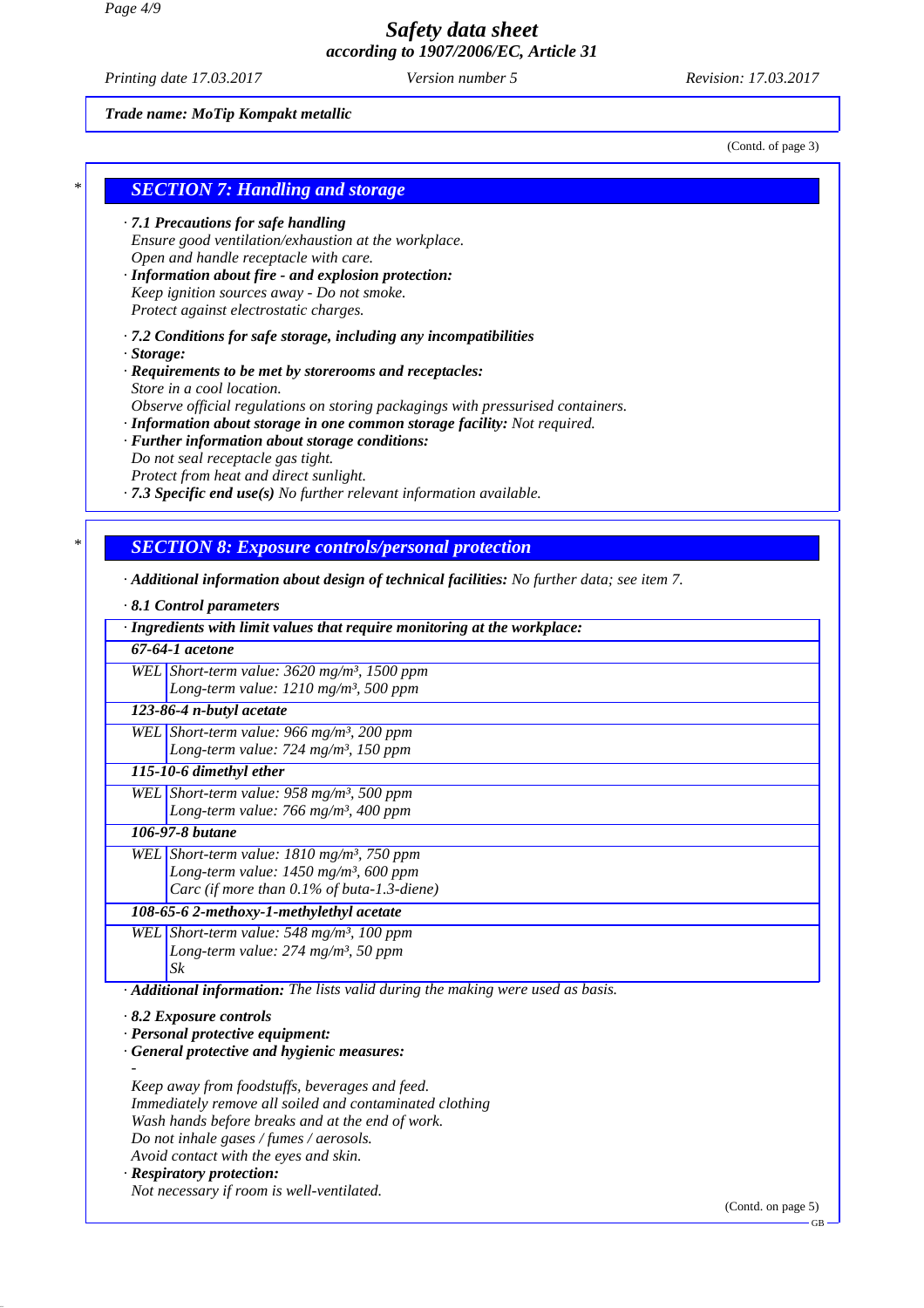*Page 5/9*

*Safety data sheet according to 1907/2006/EC, Article 31*

*Printing date 17.03.2017 Version number 5 Revision: 17.03.2017*

*Trade name: MoTip Kompakt metallic*

|                                                                                        | (Contd. of page 4)                                                                                                            |
|----------------------------------------------------------------------------------------|-------------------------------------------------------------------------------------------------------------------------------|
| Otherwise, filter class $A$ / P2 or self contained.                                    |                                                                                                                               |
| · Protection of hands:                                                                 | Use suitable respiratory protective device in case of insufficient ventilation.                                               |
|                                                                                        | In case of contact with spray dust protective gloves made of butyl shoud be used (min. 0.4 mm thick), e.g.                    |
| KCL Camatril, article no. 898 or similar products                                      |                                                                                                                               |
|                                                                                        |                                                                                                                               |
| Protective gloves                                                                      |                                                                                                                               |
| Solvent resistant gloves                                                               |                                                                                                                               |
|                                                                                        | The glove material has to be impermeable and resistant to the product/the substance/the preparation.                          |
|                                                                                        | Selection of the glove material on consideration of the penetration times, rates of diffusion and the                         |
| degradation                                                                            |                                                                                                                               |
| · Material of gloves                                                                   |                                                                                                                               |
| Natural rubber, NR<br>Butyl rubber, BR                                                 |                                                                                                                               |
| · Penetration time of glove material                                                   |                                                                                                                               |
| Butyl rubber gloves with a thickness of 0.4 mm are resistant to:                       |                                                                                                                               |
| Acetone: 480 min                                                                       |                                                                                                                               |
| Butyl acetate: 60 min                                                                  |                                                                                                                               |
| Ethyl acetate: 170 min                                                                 |                                                                                                                               |
| Xylene: 42 min                                                                         |                                                                                                                               |
|                                                                                        |                                                                                                                               |
|                                                                                        |                                                                                                                               |
| observed.                                                                              |                                                                                                                               |
|                                                                                        |                                                                                                                               |
|                                                                                        |                                                                                                                               |
| · Eye protection: Safety glasses<br><b>SECTION 9: Physical and chemical properties</b> |                                                                                                                               |
| .9.1 Information on basic physical and chemical properties                             |                                                                                                                               |
| <b>General Information</b>                                                             |                                                                                                                               |
| $\cdot$ Appearance:                                                                    |                                                                                                                               |
| Form:                                                                                  | Aerosol                                                                                                                       |
| Colour:                                                                                | According to product specification                                                                                            |
|                                                                                        | Characteristic<br>Not determined.                                                                                             |
| $\cdot$ Odour:<br>· Odour threshold:<br>$\cdot$ pH-value:                              | Not determined.                                                                                                               |
| Change in condition                                                                    |                                                                                                                               |
| Melting point/freezing point:                                                          | Undetermined.                                                                                                                 |
| Initial boiling point and boiling range: Not applicable, as aerosol.                   |                                                                                                                               |
| · Flash point:                                                                         | Not applicable, as aerosol.                                                                                                   |
| · Flammability (solid, gas):                                                           | The exact break trough time has to be found out by the manufacturer of the protective gloves and has to be<br>Not applicable. |
| · Ignition temperature:                                                                | 235 °C                                                                                                                        |

*· Auto-ignition temperature: Product is not selfigniting. · Explosive properties: In use, may form flammable/explosive vapour-air mixture. · Explosion limits: Lower: 1.2 Vol % Upper: 18.6 Vol % · Vapour pressure at 20 °C: 8300 hPa*

*· Density at 20 °C: 0.78 g/cm³ · Relative density Not determined.*

(Contd. on page 6)

GB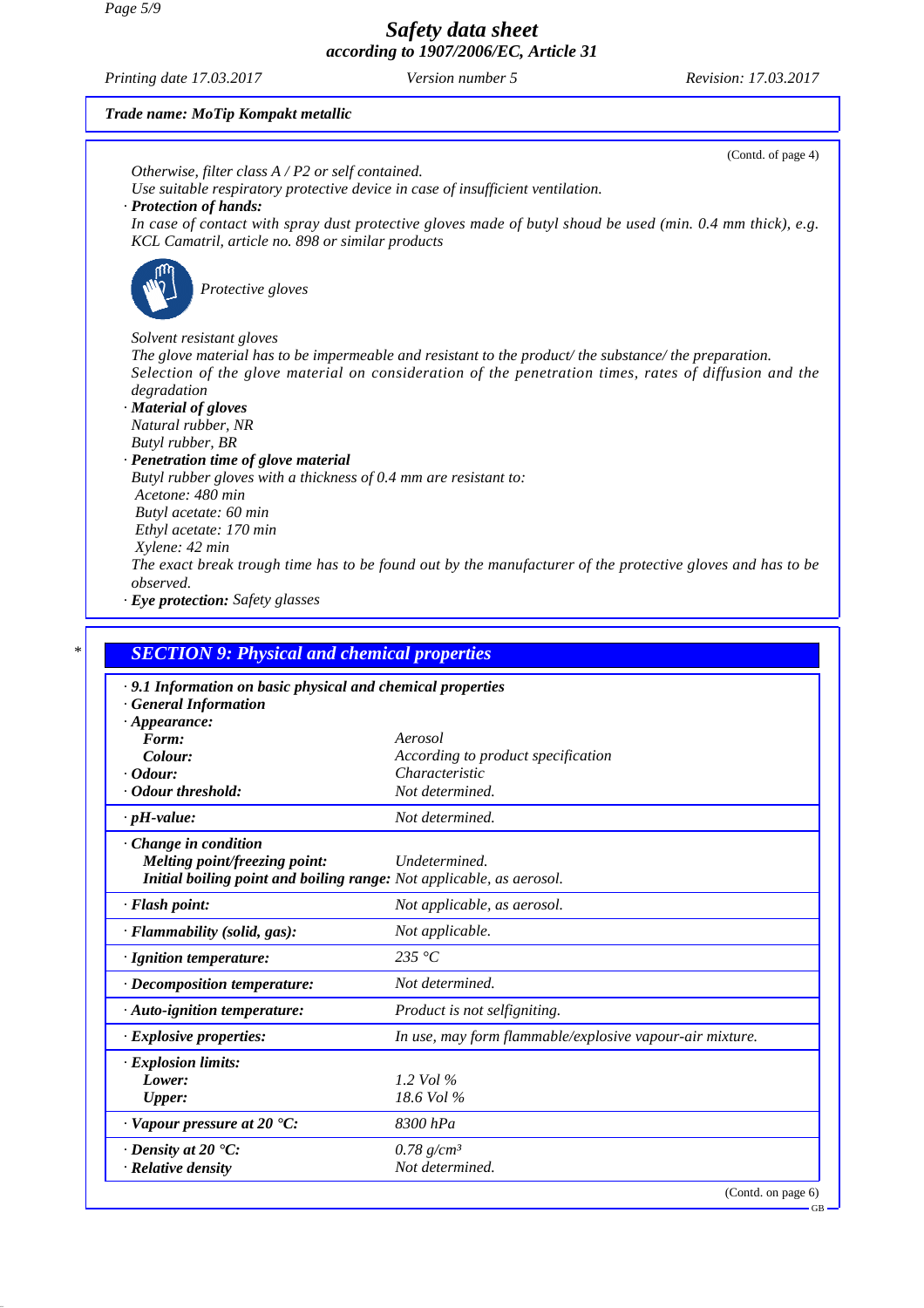*Printing date 17.03.2017 Version number 5 Revision: 17.03.2017*

*Trade name: MoTip Kompakt metallic*

|                                           | (Contd. of page 5)                         |
|-------------------------------------------|--------------------------------------------|
| · Vapour density                          | Not determined.                            |
| $\cdot$ Evaporation rate                  | Not applicable.                            |
| $\cdot$ Solubility in / Miscibility with  |                                            |
| water:                                    | Not miscible or difficult to mix.          |
| · Partition coefficient: n-octanol/water: | Not determined.                            |
| · Viscosity:                              |                                            |
| Dynamic:                                  | Not determined.                            |
| Kinematic:                                | Not determined.                            |
| · Solvent content:                        |                                            |
| $VOC$ - $(EU)$                            |                                            |
|                                           | 739.4 g/l                                  |
| $\cdot$ VOC-EU%                           | 95.40 %                                    |
| · Solids content:                         | $9.2\%$                                    |
| $\cdot$ 9.2 Other information             | No further relevant information available. |

## *\* SECTION 10: Stability and reactivity*

*· 10.1 Reactivity No further relevant information available.*

*· 10.2 Chemical stability*

 $\sqrt{ }$ 

- *· Thermal decomposition / conditions to be avoided: No decomposition if used according to specifications.*
- *· 10.3 Possibility of hazardous reactions No dangerous reactions known.*
- *· 10.4 Conditions to avoid No further relevant information available.*
- *· 10.5 Incompatible materials: No further relevant information available.*
- *· 10.6 Hazardous decomposition products: No dangerous decomposition products known.*

# *\* SECTION 11: Toxicological information*

*· 11.1 Information on toxicological effects*

*· Acute toxicity Based on available data, the classification criteria are not met.*

| $\cdot$ LD/LC50 values relevant for classification: |  |
|-----------------------------------------------------|--|
|-----------------------------------------------------|--|

| Oral              | LD50                     | 5800 mg/kg $(rat)$                                                          |
|-------------------|--------------------------|-----------------------------------------------------------------------------|
| Dermal            | LD50                     | $20000$ mg/kg (rabbit)                                                      |
|                   | 123-86-4 n-butyl acetate |                                                                             |
| Oral              | LD50                     | $13100$ mg/kg (rat)                                                         |
| Dermal            | LD50                     | $>$ 5000 mg/kg (rabbit)                                                     |
|                   |                          | Inhalative $ LCS0/4 h  > 21.0$ mg/l (rat)                                   |
|                   | 115-10-6 dimethyl ether  |                                                                             |
|                   |                          | Inhalative $LC50/4 h$ 308 mg/l (rat)                                        |
| 106-97-8 butane   |                          |                                                                             |
|                   |                          | Inhalative LC50/4 h 658 mg/l (rat)                                          |
|                   |                          | 108-65-6 2-methoxy-1-methylethyl acetate                                    |
| Oral              | LD50                     | $8532$ mg/kg (rat)                                                          |
| Dermal            | LD50                     | $>$ 2000 mg/kg (rat)                                                        |
| Inhalative $LC50$ |                          | 134 mg/l (oncorhynchus mykiss / Regenbogenforelle) (OECD-Prüfrichtlinie203) |
|                   |                          | LC50/4 h   35.7 mg/(rat)                                                    |

(Contd. on page 7)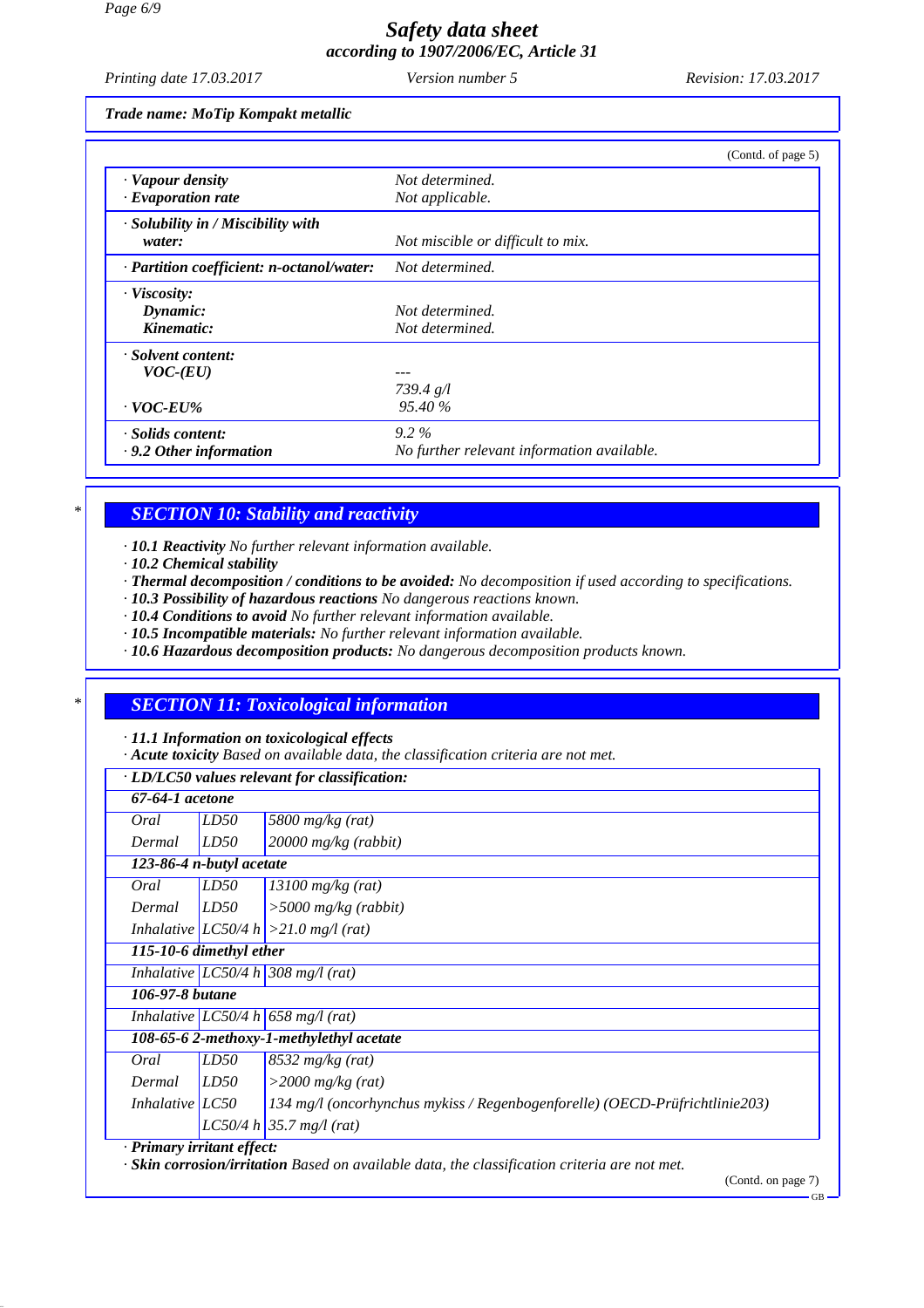*Printing date 17.03.2017 Version number 5 Revision: 17.03.2017*

(Contd. of page 6)

*Trade name: MoTip Kompakt metallic*

*· Serious eye damage/irritation*

- *Causes serious eye irritation.*
- *· Respiratory or skin sensitisation Based on available data, the classification criteria are not met.*
- *· CMR effects (carcinogenity, mutagenicity and toxicity for reproduction)*
- *· Germ cell mutagenicity Based on available data, the classification criteria are not met.*
- *· Carcinogenicity Based on available data, the classification criteria are not met.*
- *· Reproductive toxicity Based on available data, the classification criteria are not met.*
- *· STOT-single exposure*

*May cause drowsiness or dizziness.*

- *· STOT-repeated exposure Based on available data, the classification criteria are not met.*
- *· Aspiration hazard Based on available data, the classification criteria are not met.*

## *\* SECTION 12: Ecological information*

#### *· 12.1 Toxicity*

*· Aquatic toxicity:*

| 108-65-6 2-methoxy-1-methylethyl acetate |                                                                                            |  |
|------------------------------------------|--------------------------------------------------------------------------------------------|--|
| EC 10                                    | >1000 mg/l (bel) (ISO 8192)                                                                |  |
|                                          | $EC50/48h$ > 500 mg/l (daphnia magna / Wasserfloh) (Richtlinie 67/548/EWG. Anhang V, C.2)) |  |
| EC50/72h                                 | $ >1000$ mg/l (Selenastrum capricornutum) (OECD-Prüfrichtlinie 201)                        |  |
| <i>NOEC</i>                              | $\geq$ 100 mg/l (daphnia magna / Wasserfloh) (OECD-Prüfrichtlinie 202)                     |  |
|                                          | $47.5$ mg/l (Oryzias latipes) (OECD-Prüfrichtlinie 204)                                    |  |
|                                          |                                                                                            |  |

*· 12.2 Persistence and degradability No further relevant information available.*

- *· 12.3 Bioaccumulative potential No further relevant information available.*
- *· 12.4 Mobility in soil No further relevant information available.*
- *· Additional ecological information:*
- *· General notes:*
- *Water hazard class 1 (German Regulation) (Self-assessment): slightly hazardous for water*

*Do not allow undiluted product or large quantities of it to reach ground water, water course or sewage system.*

- *· 12.5 Results of PBT and vPvB assessment*
- *· PBT: Not applicable.*
- *· vPvB: Not applicable.*
- *· 12.6 Other adverse effects No further relevant information available.*

#### *\* SECTION 13: Disposal considerations*

*· 13.1 Waste treatment methods*

*· Recommendation*

*Must not be disposed together with household garbage. Do not allow product to reach sewage system.*

|  | · European waste catalogue |
|--|----------------------------|
|--|----------------------------|

| $080111*$ waste paint and varnish containing organic solvents or other hazardous substances |
|---------------------------------------------------------------------------------------------|
| 15 01 04 metallic packaging                                                                 |

*15 01 11\* metallic packaging containing a hazardous solid porous matrix (for example asbestos), including empty pressure containers*

#### *· Uncleaned packaging:*

*· Recommendation: Disposal must be made according to official regulations.*

(Contd. on page 8)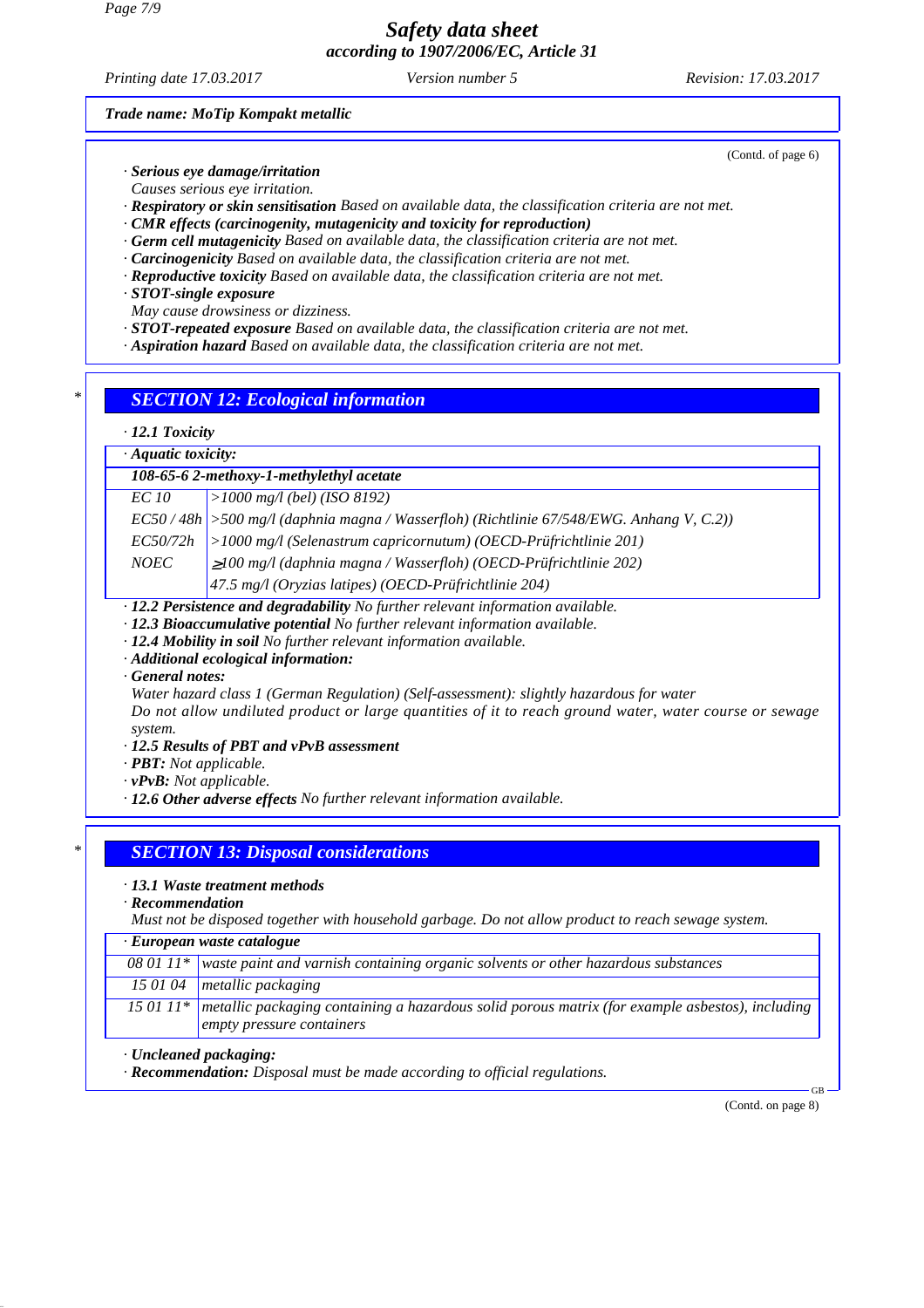*Printing date 17.03.2017 Version number 5 Revision: 17.03.2017*

*Trade name: MoTip Kompakt metallic*

(Contd. of page 7)

| $\cdot$ 14.1 UN-Number<br>ADR, IMDG, IATA                                                 | <b>UN1950</b>                                                                                                                                                                                                                                                                                                                                 |
|-------------------------------------------------------------------------------------------|-----------------------------------------------------------------------------------------------------------------------------------------------------------------------------------------------------------------------------------------------------------------------------------------------------------------------------------------------|
| $\cdot$ 14.2 UN proper shipping name                                                      |                                                                                                                                                                                                                                                                                                                                               |
| $-ADR$                                                                                    | <b>UN1950 AEROSOLS</b>                                                                                                                                                                                                                                                                                                                        |
| $\cdot$ IMDG<br>$\cdot$ IATA                                                              | <b>AEROSOLS</b>                                                                                                                                                                                                                                                                                                                               |
| · 14.3 Transport hazard class(es)                                                         | AEROSOLS, flammable                                                                                                                                                                                                                                                                                                                           |
| $\cdot$ ADR                                                                               |                                                                                                                                                                                                                                                                                                                                               |
|                                                                                           |                                                                                                                                                                                                                                                                                                                                               |
| $\cdot$ Class                                                                             | 2 5F Gases.                                                                                                                                                                                                                                                                                                                                   |
| $\cdot$ <i>Label</i>                                                                      | 2.1                                                                                                                                                                                                                                                                                                                                           |
| · IMDG, IATA                                                                              |                                                                                                                                                                                                                                                                                                                                               |
| · Class<br>$\cdot$ Label                                                                  | 2.1<br>2.1                                                                                                                                                                                                                                                                                                                                    |
|                                                                                           |                                                                                                                                                                                                                                                                                                                                               |
| · 14.4 Packing group<br>ADR, IMDG, IATA                                                   | Void                                                                                                                                                                                                                                                                                                                                          |
| · 14.5 Environmental hazards:                                                             | Not applicable.                                                                                                                                                                                                                                                                                                                               |
| $\cdot$ 14.6 Special precautions for user                                                 | Warning: Gases.                                                                                                                                                                                                                                                                                                                               |
| · EMS Number:                                                                             | $F$ -D,S-U                                                                                                                                                                                                                                                                                                                                    |
| · Stowage Code                                                                            | SW1 Protected from sources of heat.<br>SW22 For AEROSOLS with a maximum capacity of 1 litre:<br>Category A. For AEROSOLS with a capacity above 1 litre:<br>Category B. For WASTE AEROSOLS: Category C, Clear<br>of living quarters.                                                                                                           |
| · Segregation Code                                                                        | SG69 For AEROSOLS with a maximum capacity of 1 litre:<br>Segregation as for class 9. Stow "separated from" class 1<br>except for division 1.4. For AEROSOLS with a capacity<br>above 1 litre: Segregation as for the appropriate<br>subdivision of class 2. For WASTE AEROSOLS:<br>Segregation as for the appropriate subdivision of class 2. |
| $\cdot$ 14.7 Transport in bulk according to Annex II of<br><b>Marpol and the IBC Code</b> | Not applicable.                                                                                                                                                                                                                                                                                                                               |
| · Transport/Additional information:                                                       |                                                                                                                                                                                                                                                                                                                                               |
| $\cdot$ ADR                                                                               |                                                                                                                                                                                                                                                                                                                                               |
| $\cdot$ Limited quantities (LQ)                                                           | 1L                                                                                                                                                                                                                                                                                                                                            |
| $\cdot$ Excepted quantities (EQ)                                                          | Code: E0                                                                                                                                                                                                                                                                                                                                      |
|                                                                                           | Not permitted as Excepted Quantity<br>2                                                                                                                                                                                                                                                                                                       |
| · Transport category<br>· Tunnel restriction code                                         | D                                                                                                                                                                                                                                                                                                                                             |
|                                                                                           |                                                                                                                                                                                                                                                                                                                                               |
| $\cdot$ IMDG<br>$\cdot$ Limited quantities (LQ)                                           | IL                                                                                                                                                                                                                                                                                                                                            |
|                                                                                           |                                                                                                                                                                                                                                                                                                                                               |